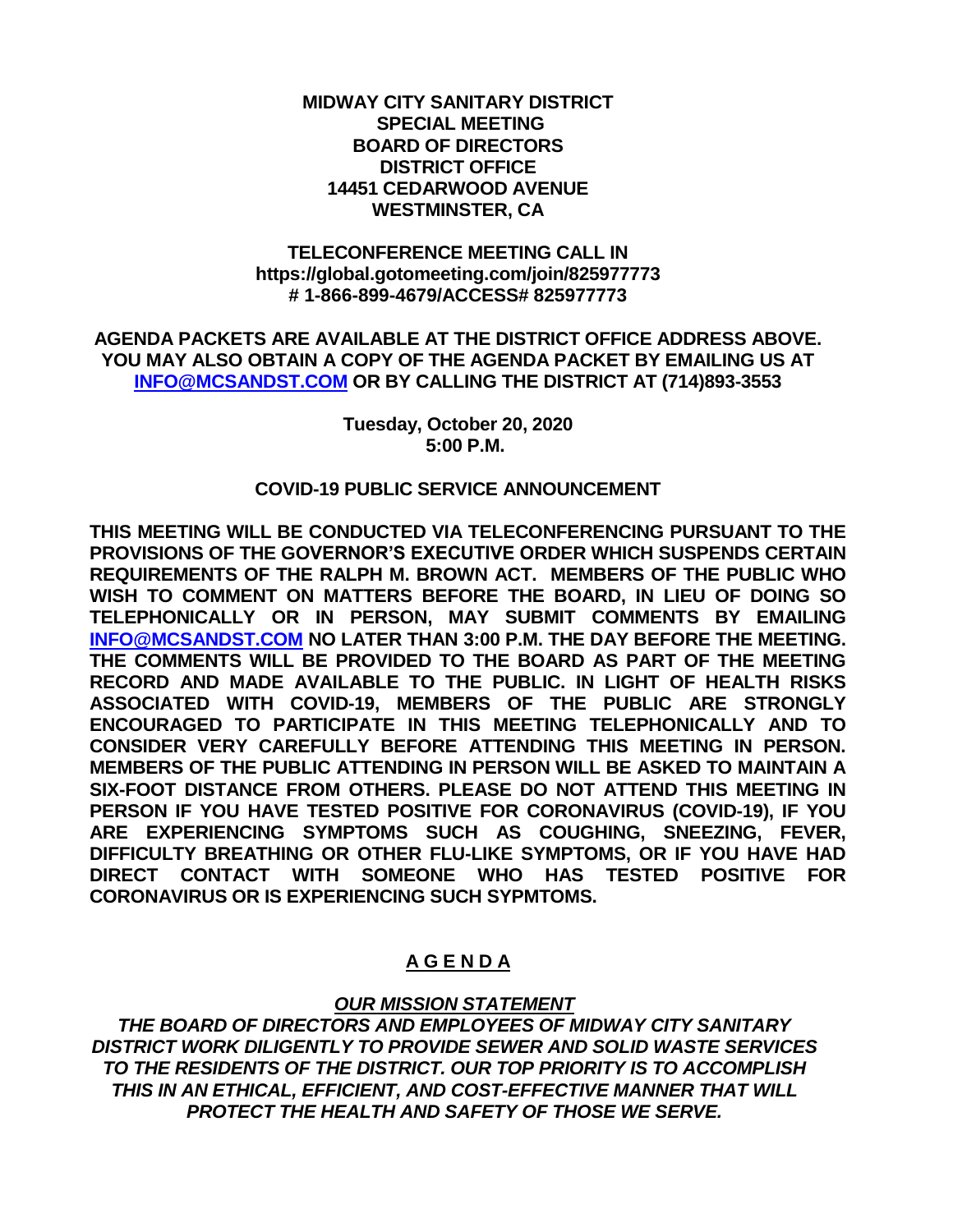In accordance with the requirements of California Government Code Section 54954.2, this Agenda is posted not less than 72 hours prior to the meeting date and time above. All written materials relating to each agenda item are available for public inspection in the office of the Board Secretary.

In the event any matter not listed on this agenda is proposed to be submitted to the Board for discussion and/or action, it will be done in compliance with Section 54954.2, or as set forth on a Supplemental Agenda posted not less than 72 hours prior to the meeting.

Please Note: The District complies with the provisions of the Americans with Disabilities Act (ADA). Anyone needing special assistance please contact the District's Secretary at (714) 893-3553, at least one business day prior to the meeting so that we may accommodate you.

## **1. CALL TO ORDER/PLEDGE OF ALLEGIANCE AND INVOCATION**

**2. ROLL CALL**

### **3. PUBLIC COMMENTS:**

All persons wishing to address the Board on specific Agenda items or matters of general interest should do so at this time. As determined by the President, speakers may be deferred until the specific item is taken for discussion and remarks may be limited to three (3) minutes.

## **4. APPROVAL OF THE MINUTES OF THE SPECIAL MEETING OF OCT. 6, 2020** *(Roll Call Vote)*

### **5. APPROVAL OF EXPENDITURES**

A. Approval of Demands in the Amount of \$ 325,360.43 *(Roll Call Vote)*

#### **6. REPORTS**

The President, General Manager, General Counsel and other staff present verbal reports on miscellaneous matters of general interest to the Directors. These reports are for information only and require no action by the Directors.

- A. Report of President
- B. Report of General Manager
- C. Report from the Clean Up Event at Frank Fry Park on Oct. 10, 2020

### **7. CONSENT CALENDAR**

All matters listed on the Consent Calendar are considered routine and will be acted upon at the same time unless separate discussion and/or action is requested by a Board Member, the public, or staff. *(Roll Call Vote)*

A. Approve and File the Treasurer's Investment Report for September 2020